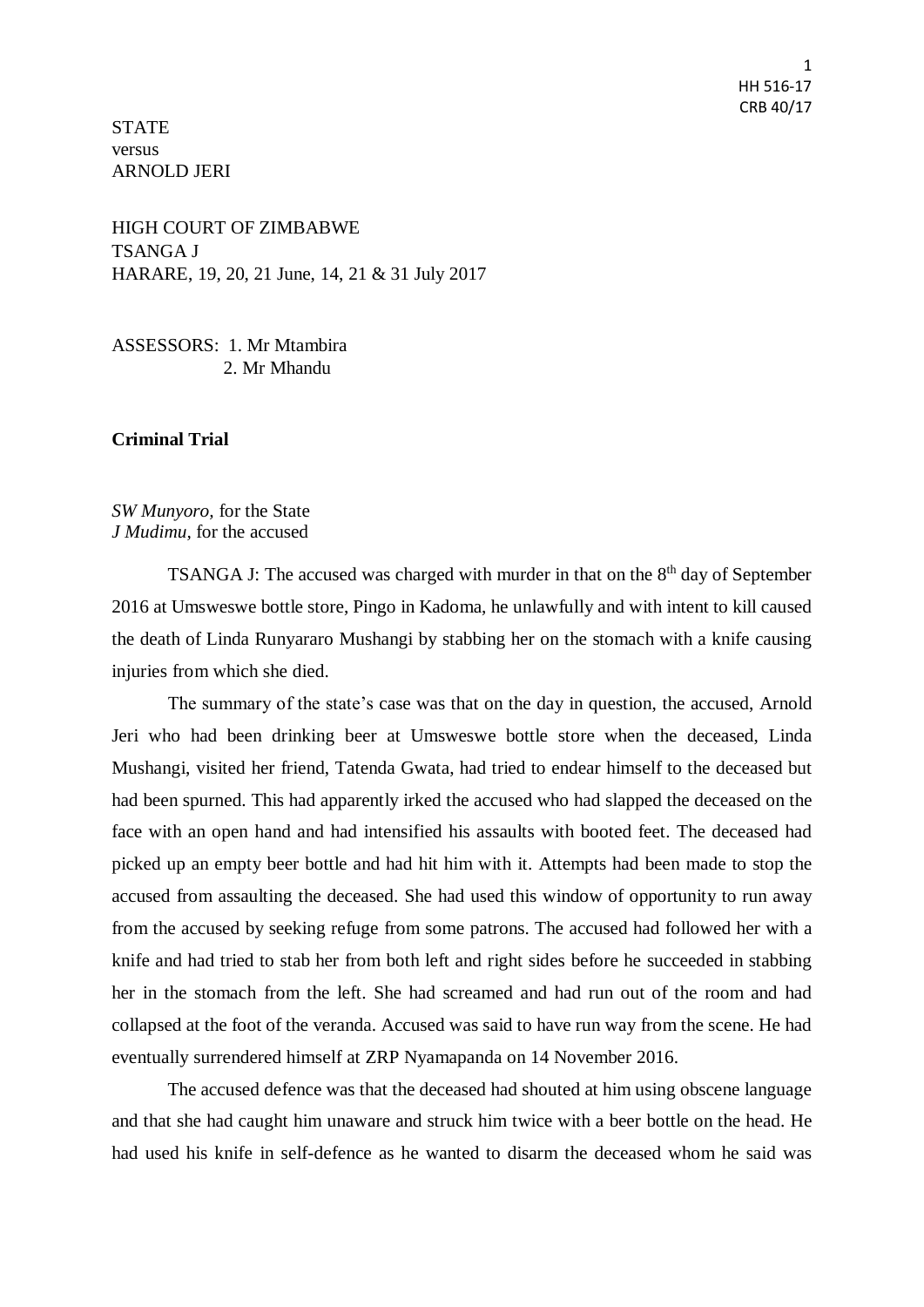holding a broken beer bottle. It was during this time that he had accidentally stabbed the deceased's stomach.

Admitted in evidence as exh 1 was the post-mortem report done by Dr Gonzalez, a duly attested medical practitioner and forensic pathologist. His report concluded that the deceased died as a result of hypovolemic shock, abdominal aortic artery damage, and the stab wound. Admitted as exh no. 2 was the accused's confirmed warned and cautioned statement which captured his stated defence. Also admitted as exh 3 was the sketch plan drawn by the Investigating officer Sergeant Blessing Tsuro. Exhibit 4 was a photograph of the deceased after the stabbing. It showed her lying down with her intestines clearly protruding from her stomach as a result of the stab wound.

The statements which were admitted as evidence in terms of s 314 of the Criminal Procedure and Evidence Act [*Chapter 9:07*] were those of Doctor Gonzalez basically summarising the post mortem report and that of Gift Chari an attested member of the ZRP who had visited the scene on the fateful day. The gist of his evidence was that at around 20:30 on that day he had received a murder report. He had teamed up with Kadoma CID, Canine and District Reaction group and had gone to the scene. Upon arrival he had found the deceased on the ground in front of the bottle store. The area had been well lit and he had observed the stab wound and the protruding intestines. The following day on 9 September the body had been ferried to the general mortuary.

It was therefore not in dispute that the accused had stabbed the deceased in the stomach. The main issue for resolution were the circumstances surrounding the stabbing, in other words, the reasons for the misunderstanding. The state relied on the oral evidence of Tatenda Gwata the bar lady who was present on that day as well as the accused's friend Kabanga Muyambo also known as Denny who had also been present. Oral evidence was also led from the Investigating Officer Blessing Tsuro.

### **The state's evidence**

**Tatenda Gwata**: She worked as bar lady for the owner who had several bars and bottle stores. The deceased was her friend who would come to the bar to assist her with relief duties and preparing food. She knew her as a relative of one of the women who also worked at the bar. She also knew the accused as a patron at the bar. He was called *Pipiro* by his friends. She had been working at that particular bar for a week as the owner had several bars. Her collection of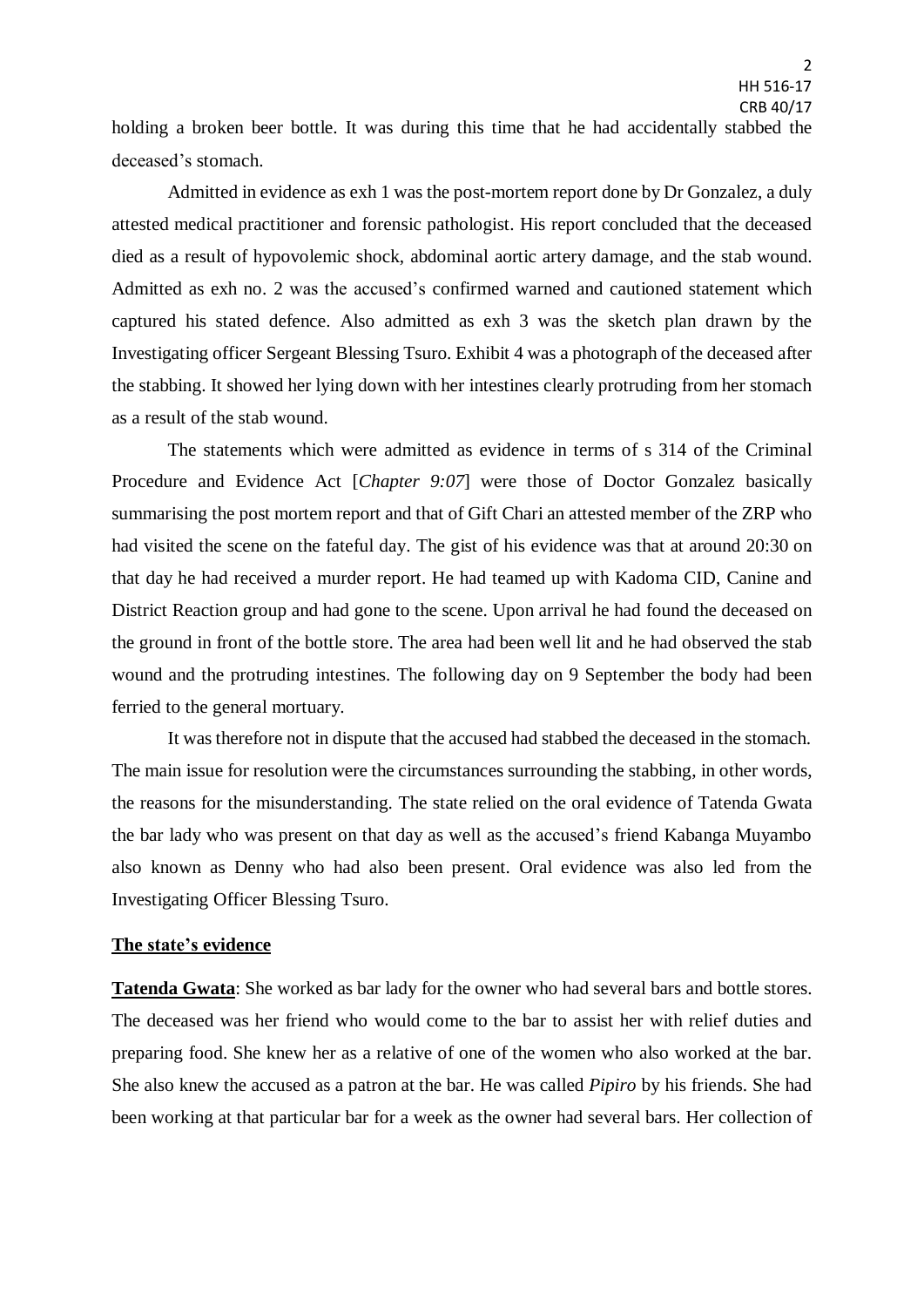the events of that day was that Kabanga Muyambo had been the first to arrive at the bar and she had sold him beer. The accused had then arrived later.

The deceased had arrived between 16.30 and 17:00 hours. They had discussed what they would eat and had decided on buying plain *sadza* to consume with milk. It was when the deceased was coming from buying the *sadza* that the accused had thrown an empty bottle of water at her and the deceased had protested and indicated that she did not like that behaviour. The accused had not responded but when they started eating he had returned again and wanted to know why he been excluded from joining them in their meal. He had not been answered.

It was at around 20:00 hours that the accused had again approached the deceased saying she should come to him as he had summoned her on several occasions. The deceased had responded that she had already told him that she was not interested in his advances. She had asked the deceased if she had any relationship with the accused to which she had said no. The accused had at that point slapped the deceased on the face and had kicked her resulting in her hitting the refrigerator. He had also gotten hold of the deceased and had head butted her several times.

At that point this witness had screamed and had thrown a bottle top at Kabanga Muyambo the accused's friend who had been asleep. So vicious was the attack against the deceased that she had had to close her eyes and hold her face in her hands as she let out that the accused would injure the deceased from the way he was head butting her. It was also at this point in the assault that the deceased had taken an empty beer bottle and had hit the accused with it. Kabanga Muyambo had woken up and had tried to pull the accused away but he had been beaten and pushed against some empty crates stacked against the wall. The accused had pushed Kabanga Muyambo outside the bottle store and had himself come back to continue his pursuit of the deceased who had now taken refuge behind one of the three patrons who were in the bar. He had continued his assault even as one of the men stood between the accused and the deceased as a human shield.

It was also her evidence that two of the men had managed to subdue the accused and had taken him out of the bar but he had come right back in. It was when he returned again that he had drawn a knife from his satchel which he had been carrying on his back. He had once again gone to the deceased who was behind a patron and had tied to stab her several times until he had been successful in doing so on the left side. The deceased had screamed that she was dying and had run outside at that point before collapsing to the ground. Accused had put back the knife in his satchel and had walked out of the bar.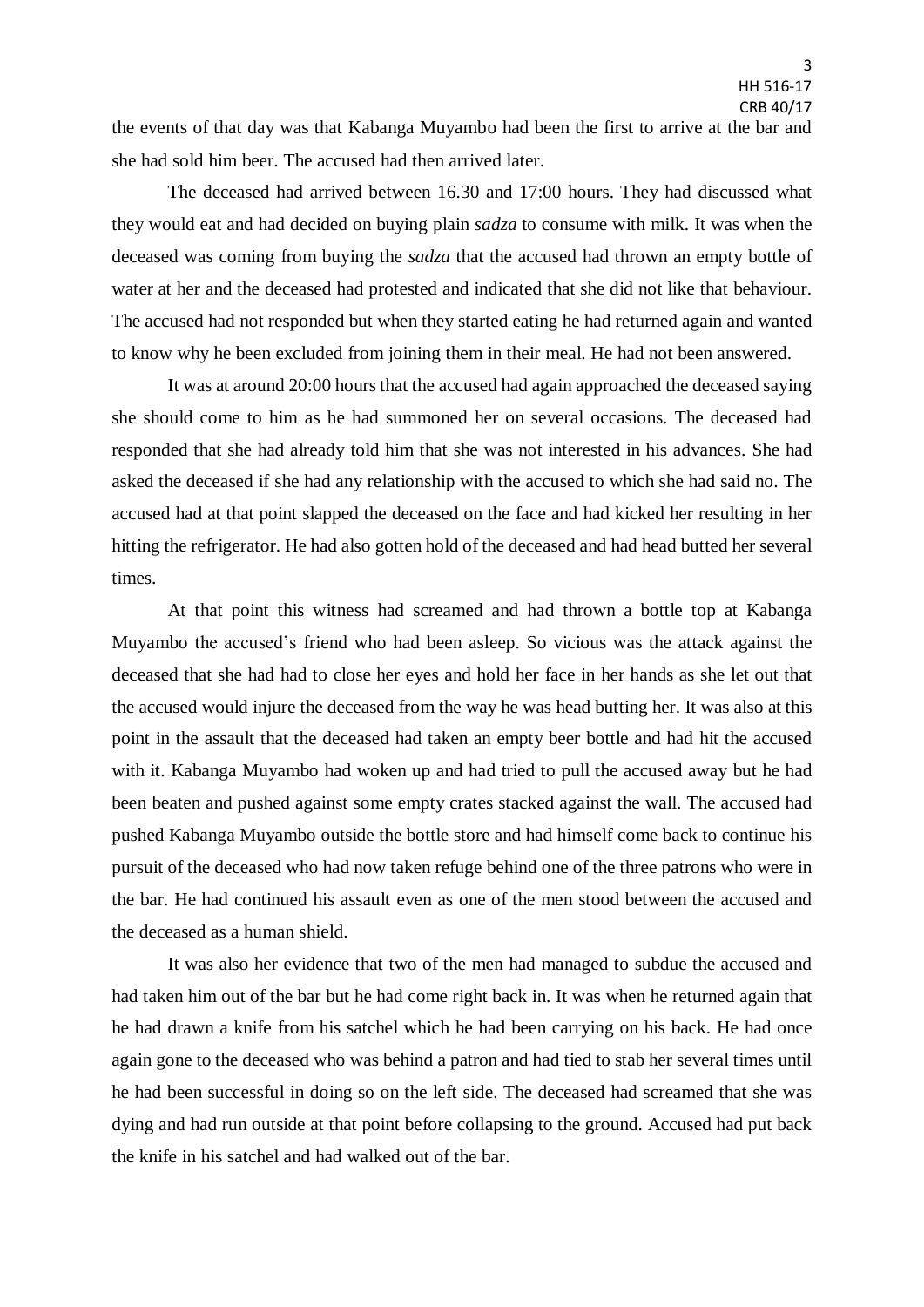Whilst at the height of the assault on the deceased she had hidden behind a door, she had nonetheless been able to continue observing from a vantage point provided by wide gap between the hinges. The police had been called and had attended the scene. She had only left the following morning when her statement and photographs from the scene had been taken.

Asked to comment on the accused's sobriety at the time of the assault she stated in her examination in chief that on that day she herself not observed him drinking but had noticed that he was carrying a bottle of water which looked like it had water inside although she did not verify its actual contents. She however did not think he was drunk. As to whether the deceased had provoked the accused in any manner she had not heard anything and certainly at no time had she heard the deceased hurl any insults at the accused.

In cross examination she confirmed when asked that she had heard that the deceased was a sex worker but that she had not seen her solicit at the bar in question. Counsel for the accused had also put it to her that she herself was a sex worker like her friend before the court objected to this line of questioning of the witness's moral turpitude as irrelevant to the case at hand. She conceded that hitting someone with a bottle was dangerous. She was asked why the other three men who were drinking in the bar had not intervened at the time of the slap on the basis that if she had done nothing to the accused they would not have left him to assault the deceased. She did not know their reasons for not intervening then. She had also stood steadfast that the deceased was no longer armed with a bottle and was merely hiding behind the man in question for protection when she was stabbed by the accused. As regards the accused sobriety it was put at her that the bottle of water that the accused was carrying may in fact have contained alcohol and that she could therefore not dispute that he was drunk.

From her therefore what we deduced materially were the following crucial points:

- It was the accused who had assaulted the deceased first and had engaged in a vicious assault including pushing and head-butting the deceased.
- It was during this assault by the accused on the deceased that the latter had retaliated by hitting him with a bottle.
- Efforts had been made to restrain the accused from further assaulting the deceased before the fatal stab.
- At the time of the stabbing the deceased had been standing behind a patron who had stood as a buffer between the accused and the deceased.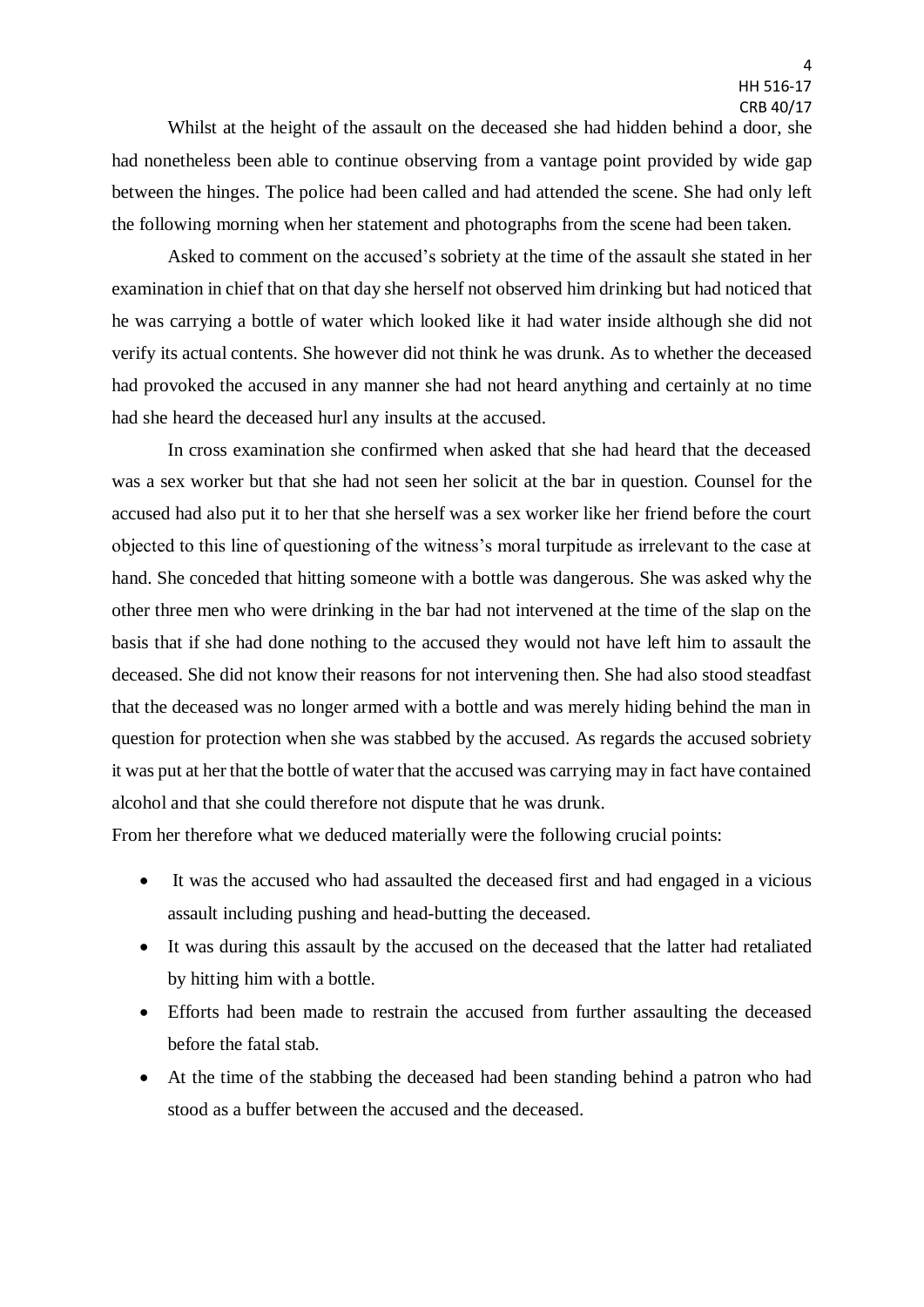**Kabanga Muyambo.** His evidence was that he had arrived at the bar at 11 am in the morning whilst the deceased had arrived at around 15:00 hours. He said he had bought the accused three opaque beers and that when the accused had finished these he had consumed a drink called double punch mixed with water. He himself had fallen asleep at around 18:00 hours whilst accused whilst still drinking his double punch. However he had still been awake when the deceased and Tatenda the first witness had eaten their meal. He had observed the accused talking to the deceased but said he had not heard what the conversation had been about but the tone had been cordial.

He said he had been awoken suddenly by glass shards falling on him when a bottle hit the accused. He had seen the accused head butting the deceased and had grabbed the accused who shook himself free and jumped over the counter and continued beating the deceased. He had followed him and dragged him from there and the accused had started beating him until he fell against some crates alongside the wall. He said he had managed to pull the accused outside but the latter had rushed back in again. This corroborated Tatenda Gwata's evidence that there had been efforts to restrain the accused from assaulting the deceased save to say that she had said it wasthe accused who managed to push this witness outside whilst the witness said it was him who pushed accused outside. This was not material since no two persons experiencing the same event have identical experiences particularly because they cannot be precisely at the same place at precisely the same time.<sup>1</sup> The crucial point on which there was consensus was the clear effort to restrain the accused. Further corroborated was Tatenda Gwata's evidence that the deceased had sought shelter behind one of the patrons and that the deceased had not been holding any beer bottle fragment at that time.

As this witness was about to return inside he had observed the accused putting something in his bag and walking away. His view was that the deceased was not a violent person and that if any provocation had taken place it was likely to have been the accused who had provoked the deceased as he had witnessed the two talking nicely before. He further corroborated the first witness's evidence that on that day the deceased was definitely not drinking at the very least up to the point he fell asleep. He told the court that he had known the accused for over a year and that he had at least three girlfriends at the same time.

1

<sup>1</sup> Barry R. Morrison and Warren Comeau *Judging Credibility of Witnesses* 25 Advoc. Q. 411 2001-2002 pp 411- 440 at p 422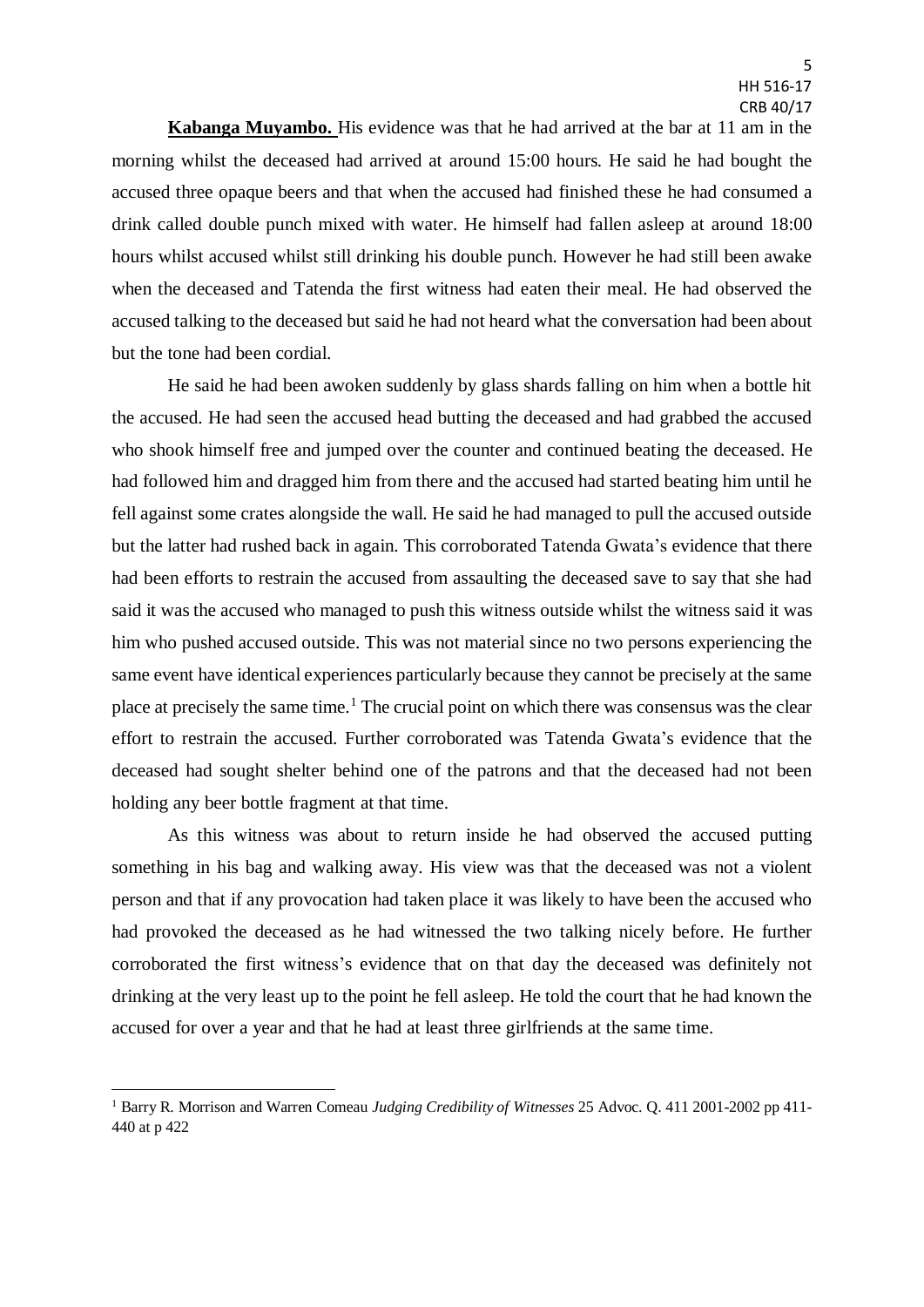**Sergeant Tsuro**; His evidence largely spoke to the indications he had recorded. The accused had been unable to say where exactly the deceased had fallen as he had walked away from the scene at the time.

#### **The accused's evidence**

The accused then gave his evidence. He could not remember what time he had arrived at the bottle store as he had no watch. He surmised it was in the afternoon around 14:00. He confirmed that he was drinking beer bought by Kabanga Muyambo and not by himself. He could also not recall what time the deceased had entered the battle store save that she had arrived when he was already there. His evidence was that the deceased had come to the counter where he was and they had started talking and drinking together. It was whilst they were talking that the deceased had stated that she wanted to sleep with him for a small fee. He had told her he had no money but she had been persistent. According to him the deceased had then hurled insults at him calling him useless and a pauper and had then poked him on his forehead with her finger. She had used profanities and had even slapped the accused after uttering the profanities. He had become angry at the insults and had slapped her and grabbed her head and butted her. That is also when she had hit him with a bottle. He said she had continued uttering profanities and had come after him with a broken bottle. That was when Kabanga Muyambo got hold of him but he had shaken him loose. The deceased was by now behind one of the patrons but was still trying to advance to him with a broken bottle. He had taken out the knife to scare her from using the bottle and had intended to strike her on the arm. He had stabbed her in the stomach instead when he thought he had stabbed her in the arm. He had the knife on him because he had intended to go hunting.

### **The law**

The accused relied on the defence of provocation in that the deceased had mocked him for being less of a man. Section 238 of the Criminal Code deals with provocation. In cases other than murder it is not a complete defence but may act in mitigation. In murder cases, the initial question is whether the deceased had an intention to kill when he reacted to the provocation. If he had no intention to kill, the conviction is culpable homicide. If he had an intention to kill then the next question is whether a reasonable person faced with the same provocation would have acted like wise. If so the accused would be found guilty of culpable homicide and not murder. (See *S* v *Mafusire* 2010 (1) ZLR 417(H))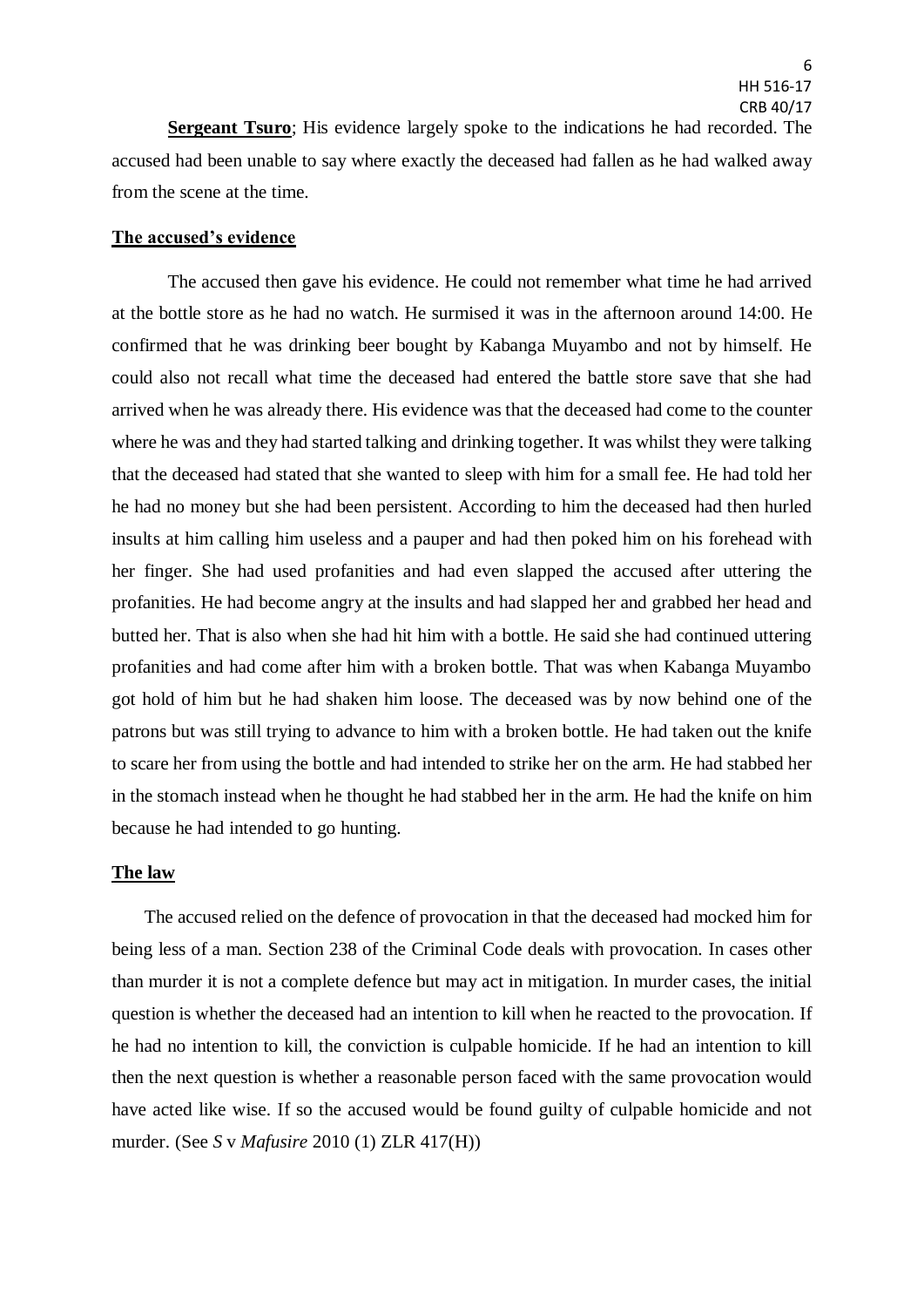- a) an unlawful attack;
- b) upon accused or upon a third party where accused intervenes to protect that third party;
- c) the attack must have commenced or be imminent;
- d) the action taken must be necessary to avert the attack;
- e) the means used to avert the attack must be reasonable.

See *S* v *Mabvumbe* HH 39-16 and *S* v *Muchairi* HB 12-15.

Lastly the issue of the accused and everyone else in that bar being drunk on that day was also raised by defence counsel throughout the trial. Voluntary intoxication in terms of s221 of the Criminal Code is merely mitigatory rather than exculpatory. See *S* v *Masina* HH-245- 10.

## **Analysis of the factual evidence**

The evidence at every turn pointed to the accused having been the aggressor. When the bottle was thrown at him by the deceased it was in her self-defence as she was being head butted by the accused. There was no evidence that the deceased was provoked. Instead he was the one who provoked the deceased when he assaulted her for ignoring his advances. There was also no credible challenge to Tatenda Gwata's evidence regarding the accused's harassment of the deceased in the initial instance as being what led to the unfortunate events. Indeed the court observed that the accused was most at pains in crafting his version of events when it came to relating the cause of the violent rupture. What was particularly observable from the accused's narration of his version of events was that he clearly struggled to tell his story. His own counsel had had to prod him several times to give the fuller accounts of what happened. This, to the court, was indicative of a person who was having to make up his story as he went along since deceivers tend to use fewer words in communication and make fewer factual statements for fear of being caught in the lie.<sup>2</sup> His narrative was no more than pejorative utterances about the deceased as a 'prostitute." The story that the deceased had harassed him for sex and had become annoyed at his lack of cooperation and uttered profanities at him was clearly made up. There was no evidence from any of the two witnesses that they had heard the deceased utter any obscenities against the accused as he claimed that could have led to his

1

<sup>2</sup> See Morrison and Comeau above at p 422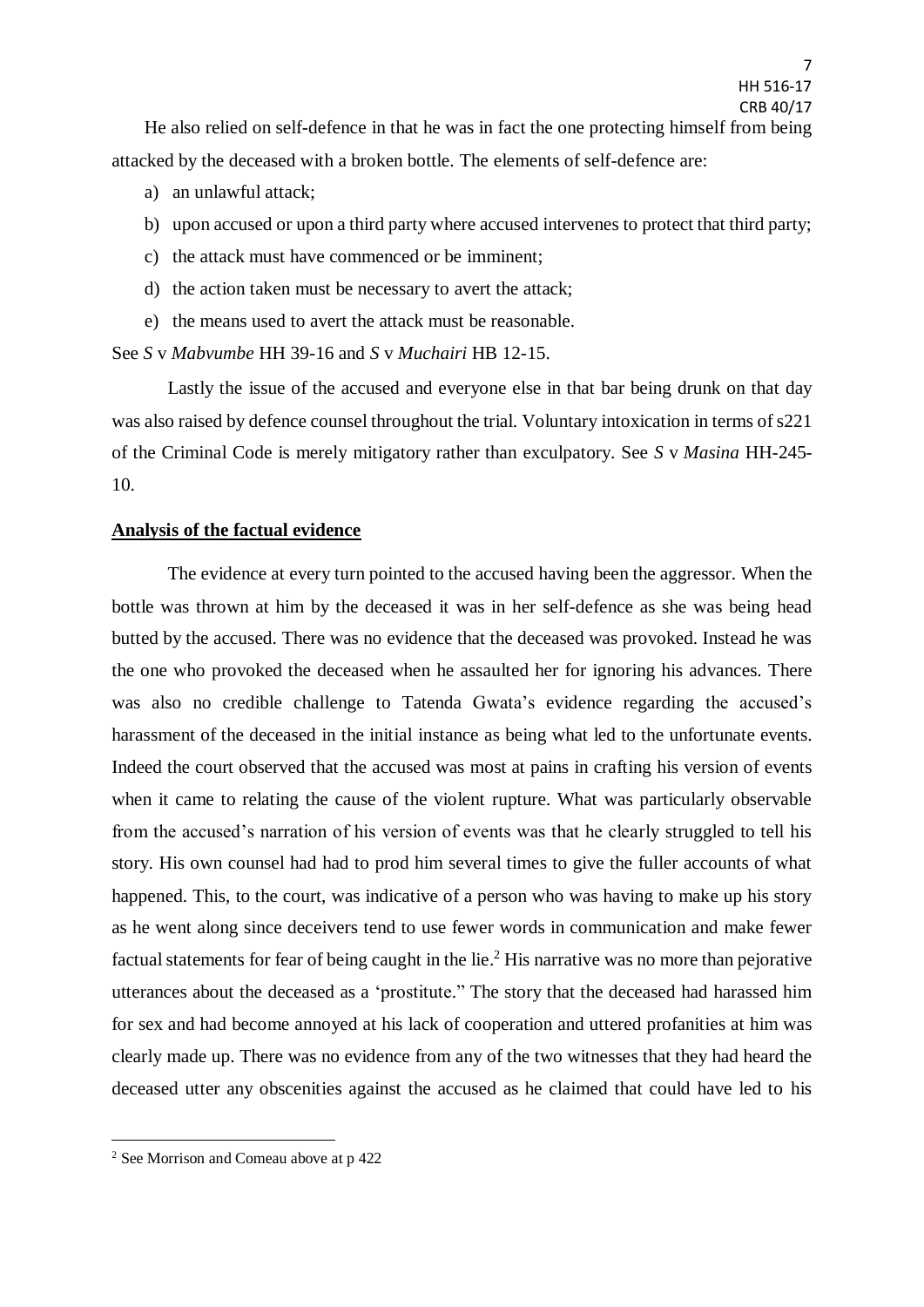being provoked as he was the first to assault the deceased before she threw the beer bottle at him when he was head butting her. She had been assaulted for showing no interest in him and rejecting his advances. In such a situation where there is a contest of credibility between an alleged male assailant and an alleged female assailant the court is indeed entitled to take cognisance of the fact the vast majority of crimes of violence are committed by men.

The self defence argument equally fails to hold. We found the evidence by Tatenda Gwata and Kabanga Muyambo that there had been efforts to get the accused to stop his assault on the deceased by taking him outside to be credible. At the time that he stabbed the deceased, there was no unlawful attack upon the accused that was imminent and from which he needed to protect himself. We also found their evidence credible that the deceased was at that time no longer armed with a bottle. We also found Kabanga Muyambo's evidence credible that when he woke up to the bottle shards, and observed the deceased fighting the accused behind the counter, she was now at that time merely using her hands, defending herself and simply trying to shake off the accused. In other words the bottle incident had passed which in any event the evidence showed had been instigated by the accused; head butting of the deceased. Indeed if she had still been holding a broken bottle piece at the time of the stabbing, then the reasonable reaction of the man she stood behind would have been to face her in an effort to get her to drop the bottle. The deceased's position behind this man suggests in every sense that she was in a protective as opposed to a combative position. The accused was therefore clearly not in any immediate danger at the time that he stabbed the deceased. He was on a mission to inflict harm which he had started. He had already decided very earlier on before his fatal stab to avenge what he perceived as a rejection by the deceased of his advances by assaulting her. The deceased had sought the protection of patrons but he had doggedly persisted with his assault until the fatal stab. She was killed as a result of a stab wound to the stomach. He had clearly aimed at a fragile part of the body to inflict maximum harm. So vicious had been the stabbing with the knife that it had exposed her intestines.

Ultimately, this is a criminal case of murder in which a woman said not to a man's advances and was killed for doing so. The accused's assault of the deceased in the initial instance when he slapped her for ignoring him, was his exercise of power over her and has to be understood for what it was – an ultimate display of power over her rejection. The deceased was attacked because she failed to respond his whims and fancies. He had slapped her, pushed her against the fridge head butted her and when she had thrown a bottle at him to release his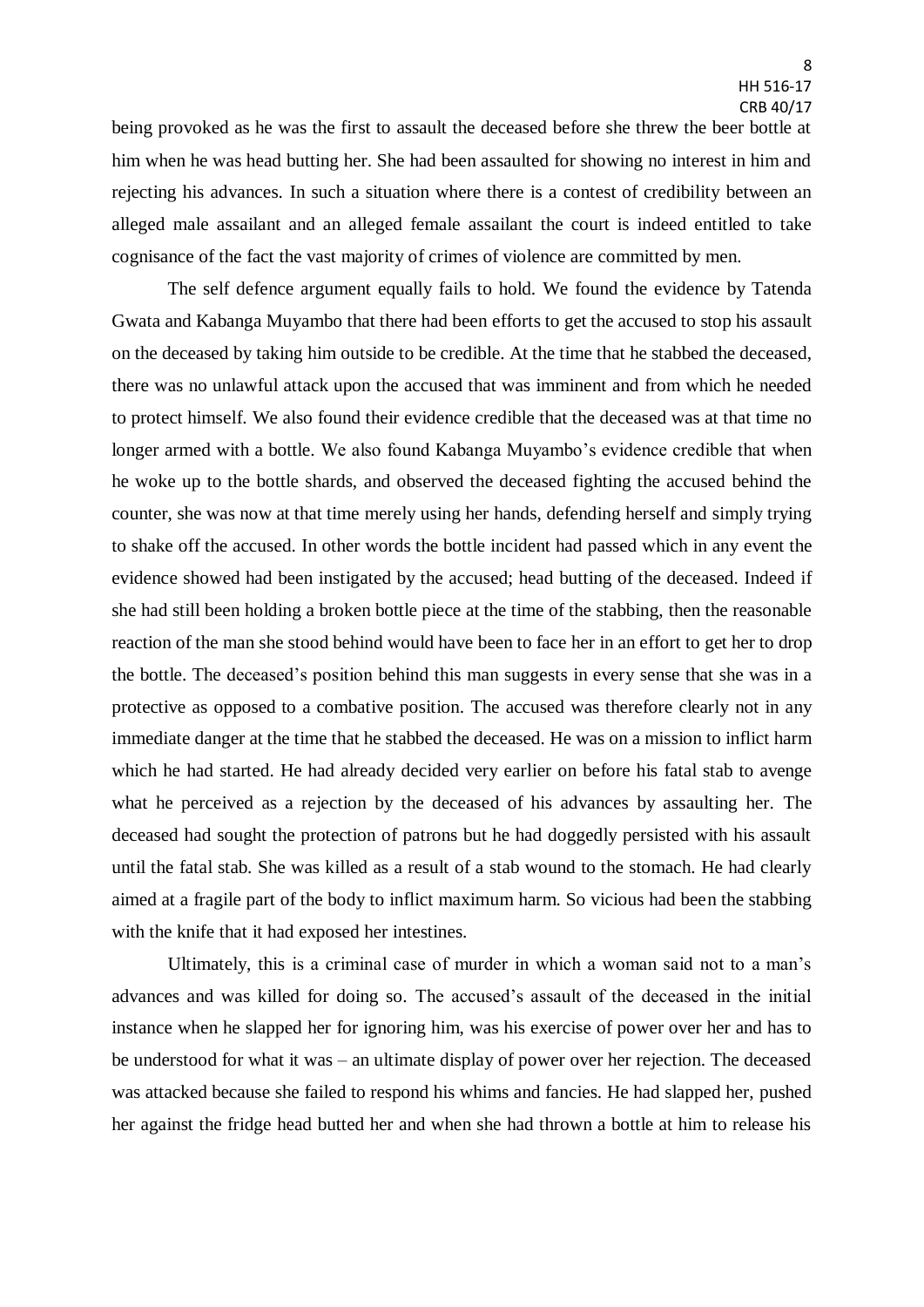grip he had gone into a frenzied rage even when he was clearly no longer in danger just to show her who was the master.

His conduct in this regard went against the very tenets of our Constitution<sup>3</sup> which in section 51 accords every person the inherent right dignity and to have that dignity respected and protected. Harassment violates that dignity. It also violates the right to freedom from all forms of violence from both public and private sources as articulated in s 52 (b) of the Constitution. The genderness of violence arises from the fact that women unlike men are the ones most likely to encounter forms of violence in the private sphere at the hands of private actors. Dignity and freedom from violence are integral to the rights of women in all spheres of their lives. The accused's conduct was clearly an affront to these rights. Women are clearly not objects without rights. It is therefore vital that the killing not be legitimised or trivialised in any way by ignoring the constitutional imperatives.

This is therefore not a case of murder in a gender neutral context. The genesis of the attack that led to the killing of the deceased must be understood for what it was – a form of gender based violence. It would be truly amiss for this court to fail to make this connection to gender based violence from the onset because that is ultimately what the killing was about in this case. The facts speak to the dangerous perception that a woman's "no" does not mean "no" and more significantly that a woman does not have right to make independent decisions about what whom she likes or does not like and whom she wishes to associate with or not to associate with. Insights from Kabanga Muyambo that the accused had at least three girl friends at the same time, lead to the conclusion that the accused was clearly a man not accustomed to women saying no to him. He obviously perceived his manhood to have been challenged due to his own dangerous sense of entitlement in his dealings with and perceptions of women. This motive of rejection that started the attack should not be trivialised at it clearly unmasks the root of gender based violence.

The killing in this instance was unfortunately trivialised by the accused and his defence which sought to depict the deceased and her friend Tatenda Gwata as no more than prostitutes and drunkards. Even if the deceased was a sex worker, she was certainly not without rights to dignity and freedom from violence. She was furthermore not engaged in any sex work that evening. It was the accused who formulated his opinion that she had no right to say no to his advances because she was a sex worker. It was equally preposterous and certainly unlikely to

1

<sup>3</sup> Constitution of Zimbabwe Amendment (No.20) 2013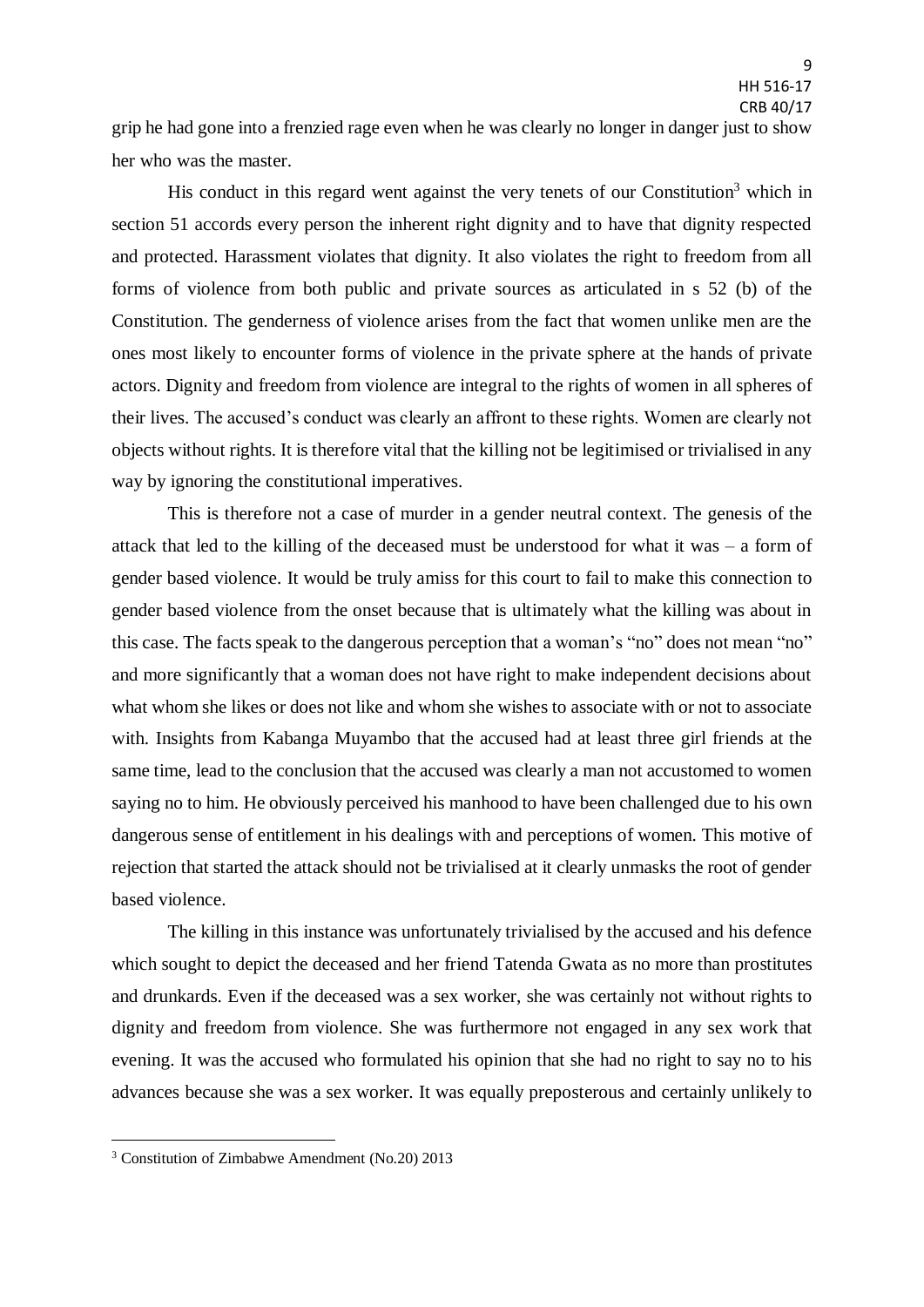be so to suggest that Tatenda Gwata, entrusted with money as the cashier at the bar, would have been drunk beyond herself whilst on duty on that day. The suggestion appeared to be that any woman who sets foot in a bar or works in bar must be perceived to be a prostitute and a drunkard. This demonising of women who do not fit society's framework of the moral woman in society in fact shows the depth of patriarchal perceptions of women to which even counsel are often not immune.

As courts, it is our duty to be alive to the constitutional imperatives and to make the gender connections from the everyday cases that we deal with. The motivations for the assault were clearly gendered and to fail to speak to the gender dimensions of this case would be to legitimise gender based violence within the criminal justice system. Our efficacy as courts in addressing gender based violence rests in ensuring that the criminal justice system speaks to the lived realities and experiences of all its victims. Equally important is showing our appreciation and understanding of the manifestations of gender violence in the cases that we are confronted with. This trajectory is apparent in a number of court decisions that have addressed gender violence. (See for example cases such as *S* v *Muchekayawa* 2012 (1) ZLR *272 (H)*; *S* v *Gudyanga* 2015 (1) ZLR 238 (H); *S* v *Sibanda* 2015 (1) 681 (H). Such open recognition in the cases that we deal with, helps to put into gender violence into the consciousness of the law and society in general from the perspective of the courts thereby aiding the process of change.

As regards the nature of legal intent behind the murder, the case of *S* v *Mhako* 2012 (2) ZLR 73 (H) discusses the common law concept of "constructive intent" and its replacement under the Criminal Law Code [*Chapter 9:23*] with "**realisation of risk or possibility of death ensuing from conduct"**. As discussed therein, there are two components to be considered the first being whether or not the accused realised that there was a risk or possibility, other than a remote risk or possibility, that (i) his conduct might give rise to the relevant consequence; or (ii) the relevant fact or circumstance existed when he engaged in the conduct. The second is a component of recklessness, that is, whether, despite realising that risk or possibility referred, the accused continued to engage in that conduct.

In this case we find that the accused realised the real risk or possibility that his conduct of attacking the deceased with a knife, that death might result. Secondly, despite that realisation he had continued with this conduct regardless.

The verdict is that the accused found guilty of murder in terms of s 47 (1) (b) of the Criminal Code.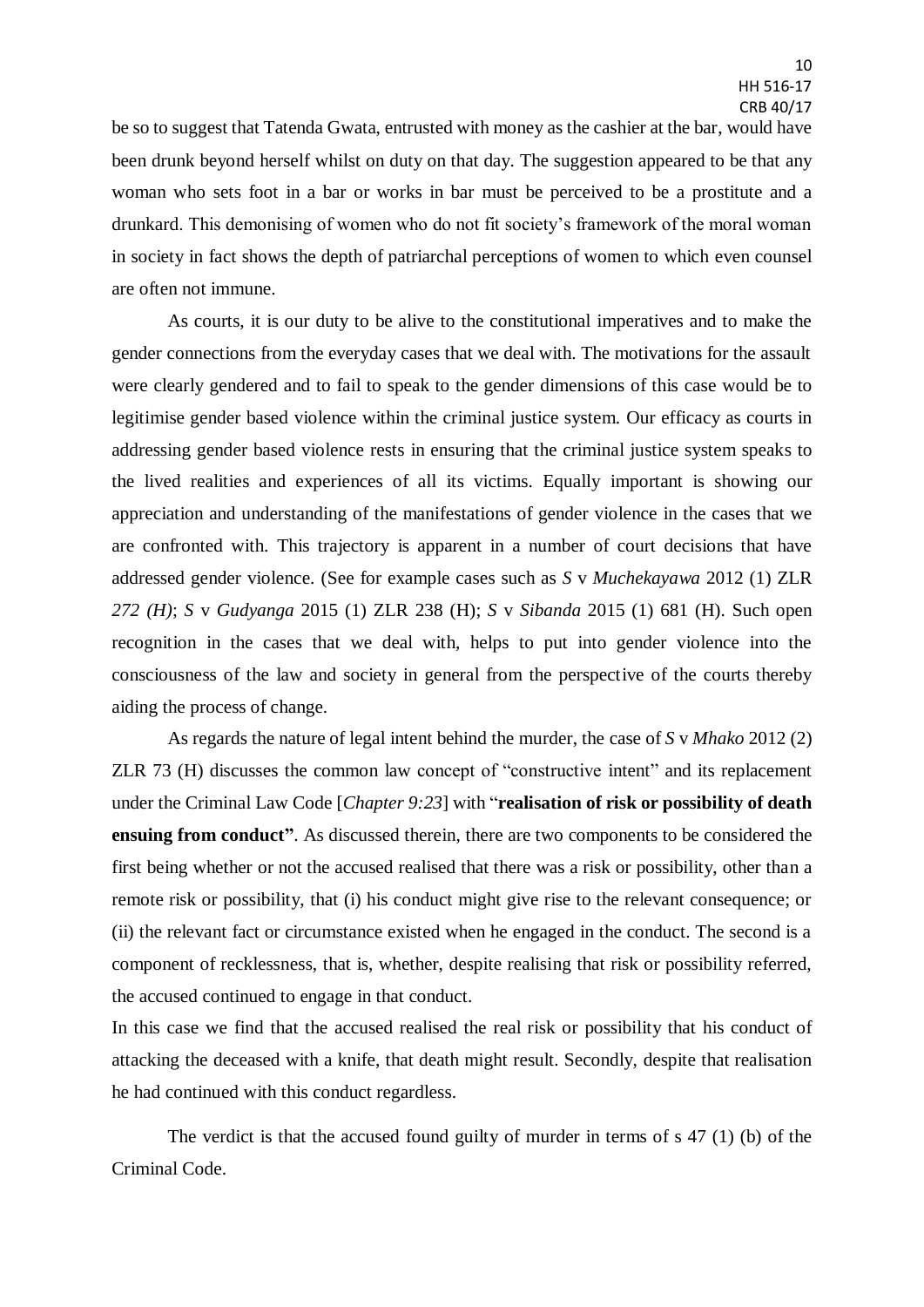# **Mitigation**

The convicted is a first offender. He was aged 21 at the time of the offence. He is said to have been orphaned at a young age and was living with an uncle in Mudzi. He has also since been ostracised by his family as well as his wife and child. He has also been stigmatised by his community at large for the murder. The fact that he was intoxicated is said to be a factor that ought to be seriously considered especially as the drink that he consumed that night was in fact prohibited because of its high alcohol content. The court is also urged to take into account that he had ultimately surrendered. He is said to be repentant and is now a church goer in prison.

**Aggravation** The state on the other hand emphasised the seriousness of the offence and that a human life had been lost. The deceased was aged 25. Furthermore, the convicted had been relentless in the attack which could have been avoided as there were clear attempts to stop him before the fatal stab. He was also the aggressor. Also emphasised was the need to send a clear message on the lack of tolerance for violence in general and gender based violence. Whilst he had surrendered he was said to have done so because the net was closing in. In terms of sentence the state pointed to the case of *S* v *Chimbira* HH 558/15 in which the accused was sentenced to 25 years imprisonment under similar circumstances. It also drew on the case of *S* v *Siziba* HB 244-16 in which a 19 year old received a 20 year sentence for murder. However, as counsel for the defence correctly pointed out the sentence was for murder committed in the course of robbery.

The court is cognisant of the fact that a key purpose of sentencing is to also give an accused a shot at rehabilitation. The accused's relative youthfulness cannot be ignored. Whilst still youthful he was however an adult in terms of the law. His inebriation has also been considered but again sight should not be lost that he wilfully consumed a drink which he knew to be prohibited. The sentence in my view ought to be one that gives the convicted a real chance at changing his views about women. It cannot and should not be curtailed to unreasonable levels simply on account of his age. As an abusive youth he risks the real possibility of morphing into an abusive adult if his sentence is taken lightly. In fostering respect for women, much will depend on whether there are any conscious efforts directed at rehabilitating him in this regard whilst he is in prison.

Balancing all factors placed before this court, the accused is sentenced to 15 years imprisonment.